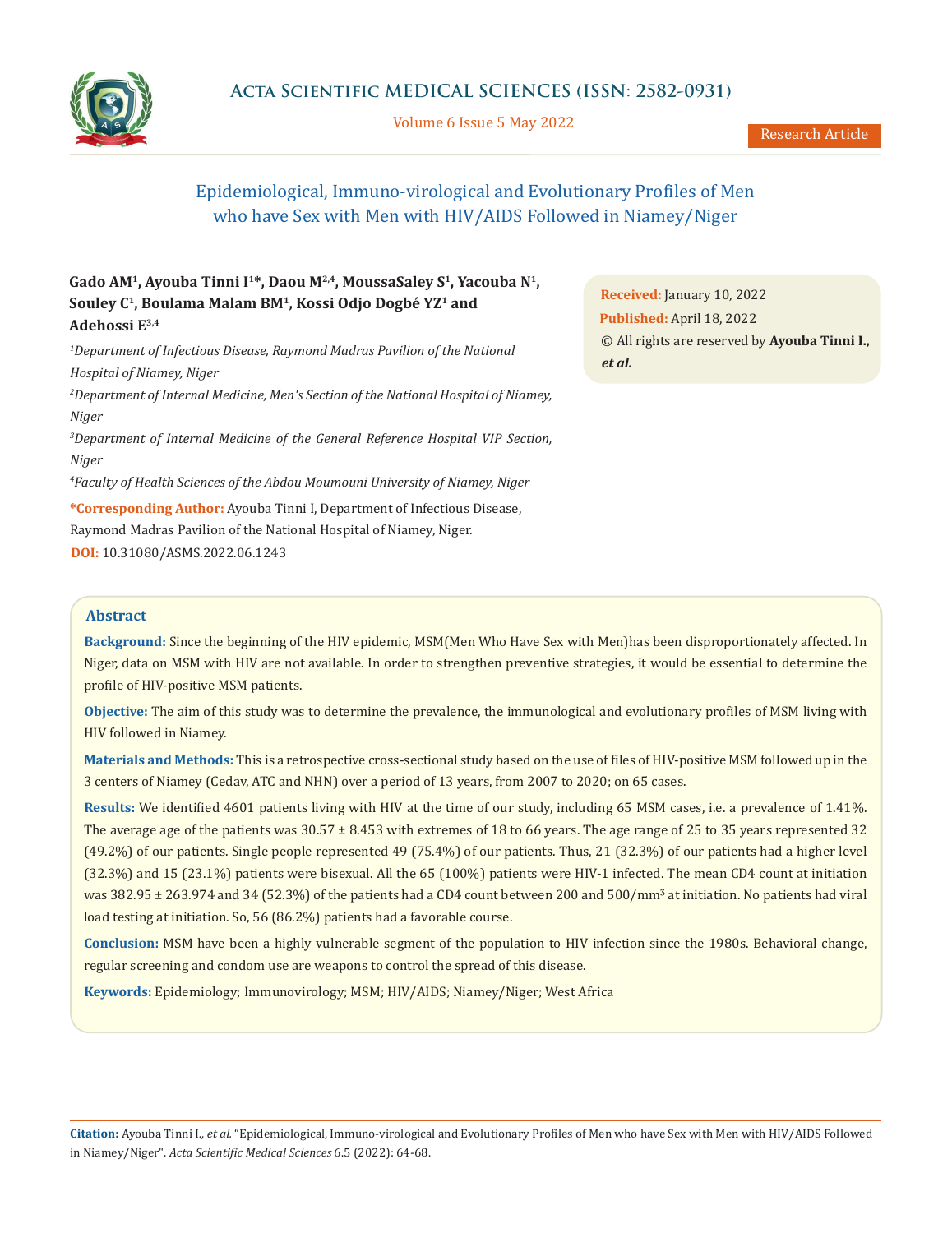## **Abbreviations**

ATC: Ambulatory Treatment Center; NHN: National Hospital of Niamey; NIAARV: Niger Initiative for Access to ARVs

#### **Background**

Since the outbreak of the epidemic, men who have sex with men (MSM) and transgender people have been disproportionately affected by HIV since the disproportionately affected by HIV, and their risk of infection remains today still high [1-3]. A meta-analysis of surveillance data from low- and middle-income countries found that MSM are 19.3 times more likely to be infected with HIV than people in the general population  $[4]$ . Recent studies in sub-Saharan Africa have found a prevalence of HIV infection among MSM ranging from 6% to 31%, and an incidence of 21.7 per 100 person-years in a small cohort of MSM  $(n = 156)$  in coastal Kenya  $[5-8]$ . To our knowledge, in Niger no specific study among MSM has been conducted to date. Thus, the aim of our study was to determine the prevalence, immunovirological profile and evolution of MSM living with HIV followed in Niamey.

#### **Materials and Methods**

#### **Study framework and type**

This was a retrospective cross-sectional multicenter study of MSM patients with HIV/AIDS followed in three centers in Niamey: ATC (Ambulatory Treatment Center), NHN (National Hospital of Niamey) and Cedav over a period of 13 years, from 2007 to 2020, involving 65 cases.

#### **Materials**

The data collection was based on a pre-established survey form and on the follow-up files within the framework of the INAARV (Niger Initiative for Access to ARVs), which provided information on the socio-demographic, immuno-virological and evolutionary aspects. Data entry and analysis were carried out using Microsoft Office 2019 and SPSS 26.0 software. Patients' anonymity was respected.

#### **Study population**

The patients included in our study were HIV-positive male patients who admitted having had sex with men.

Variables analyzed.

For each patient, the following variables were analyzed: sociodemographic (age, occupation, origin, marital status, educational level and sexual orientation) and immunovirological (type of HIV, CD4 count at treatment initiation, last CD4 count, most recent viral load). Progression was assessed according to the last CD4 count and viral load.

## **Results**

We counted 4601 patients living with HIV at the time of our study, including 65 MSM cases, i.e. a prevalence of 1.41%, whose distribution according to the variables gives the following results:

**• Socio-demographically (Table 1):** The average age of the patients was  $30.57 \pm 8.453$  with extremes of 18 to 66 years. The age group of 25 to 35 years represented 32 (49.2%) of our patients. The prevalence among those under 25 years of age was 0.48% while it was 0.93% among those over 25 years. Traders represented 18 (27.7%) patients, 61 (94%) of our patients were from urban areas. Single people represented 49 (75.4%) of our patients, 21 (32.3%) of our patients had a higher education level and 15 (23.1%) patients were bisexual.

| <b>Variables</b> | $\mathbf N$    | $\frac{0}{0}$ |
|------------------|----------------|---------------|
| Age group        |                |               |
| $[18-25]$        | 22             | 33,8          |
| $[25-35]$        | 32             | 49,2          |
| $[35-45[$        | 7              | 10,8          |
| $\geq 45$        | $\overline{4}$ | 6,15          |
| Prevalence       |                |               |
| < 25             | 22             | 0,48          |
| $\geq$ 25        | 43             | 0,93          |
| Profession       |                |               |
| traders          | 18             | 27,7          |
| pupil/student    | 16             | 24,6          |
| unemployed       | 7              | 10,8          |
| others*          | 24             | 36.9          |

**Citation:** Ayouba Tinni I*., et al.* "Epidemiological, Immuno-virological and Evolutionary Profiles of Men who have Sex with Men with HIV/AIDS Followed in Niamey/Niger". *Acta Scientific Medical Sciences* 6.5 (2022): 64-68.

65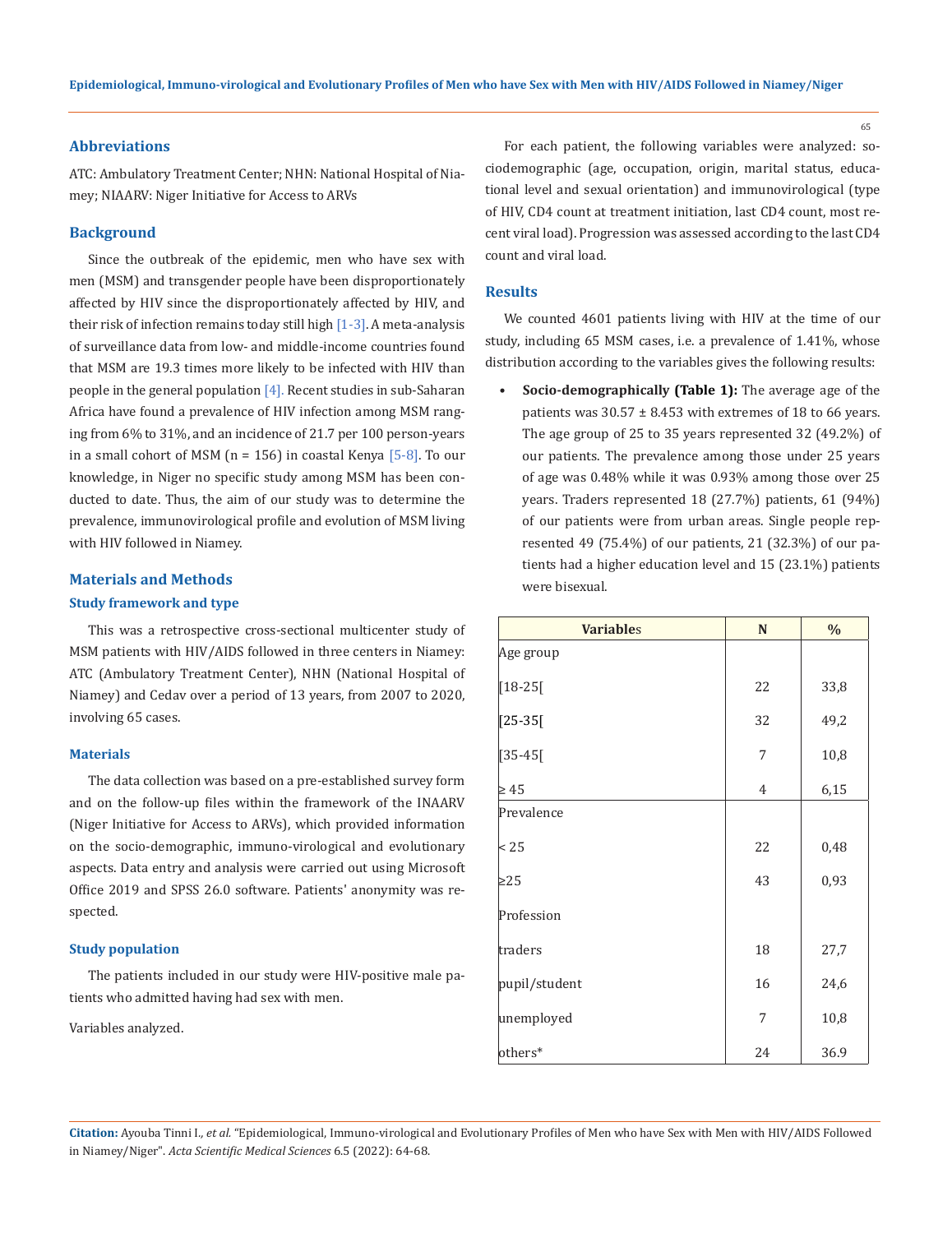| Origin                     |              |      |
|----------------------------|--------------|------|
|                            |              |      |
| Urban                      | 61           | 94   |
| Rural                      | 4            | 6    |
| Marital Status             |              |      |
| singles                    | 49           | 75,4 |
| Married                    | 15           | 23,1 |
| Unprecised                 | $\mathbf{1}$ | 1,5  |
| Educational level          |              |      |
| higher                     | 21           | 32,2 |
| Secondary                  | 17           | 26,2 |
| Primary                    | 19           | 29,2 |
| Illiterate                 | 8            | 12,4 |
| Sexual Orientation         |              |      |
| Homosexual                 | 49           | 75,4 |
| <b>Bisexual</b>            | 15           | 23,1 |
| Unprecised                 | $\mathbf{1}$ | 1,5  |
| CD4 rate at the initiation |              |      |
| > 500                      | 16           | 24,6 |
| 500-200                    | 34           | 52,3 |
| 200-100                    | 7            | 10,8 |
| ${}_{\leq} 100$            | 8            | 12,3 |
| last CD4 rate              |              |      |
| > 500                      | 26           | 40   |
| 500-200                    | 30           | 46,1 |
| 200-100                    | 7            | 10,8 |
| $ $ < 100                  | 2            | 3,1  |

**Table 1:** Socio-demographic and immuno-virological distribution of patients.

\*Others: launderer, singer, hairdresser, driver, dressmaker, cook, farmer, customs officer, manager, gas station attendant, pensioner, secretary.

**• Immunological status (Table 1):** All 65 (100%) patients were infected with HIV-1. The mean CD4 count at initiation was 382.95 ± 263.974, and 34 (52.3%) of the patients had a CD4 count between 200 and 500/mm<sup>3</sup> at initiation. No patients had viral load testing at initiation. The mean CD4 count at last check was  $500.55 \pm 316.26$ , and 30 (46.1%) of patients had a CD4 count between 200 and 500/mm<sup>3</sup> at last check. Thus, 37 patients had a last viral load assay and viral load was undetectable in 17 patients (48.6%).

66

**• In terms of evolution:** 56 (86.2%) patients had a favorable evolution, 9 (13.8%) were in therapeutic failure including 1  $(1.5\%)$  lost to follow-up and 1  $(1.5\%)$  died.

## **Discussion**

Our study was the first of its kind in Niger to determine the epidemiological, immunovirological and evolutionary profile of HIV infection among MSM. However, its retrospective nature remains a limitation. Indeed, information biases may have been linked to different record-keeping systems at different facilities, which account for some missing data. The majority of participants were young MSMs with a high school education or higher, and they were single. With respect to sexual orientation, many reported being homosexual and a relatively large proportion were bisexual. Other studies conducted in Africa have observed similar characteristics regarding youth, sexual orientation and education level of the participants [9-13]. The study showed that HIV prevalence among MSM in Niger was relatively high compared to the prevalence in the general population, which was 0.4%. Our study found a higher HIV prevalence among MSM in Niger compared to a 2011 study in Nigeria where HIV prevalence was 1.1% [14] among MSM but lower than a study in Burkina Faso where HIV prevalence among MSM was 1.7% [9]. The low HIV prevalence may be explained by the fact that the sample includes mainly young people who do not have significant cumulative risk [15]. In a recent systematic review, the authors estimated the prevalence to be 17.7% among MSM in Central and West Africa [16]. These high prevalence rates underscore the need for targeted actions in the response to the pandemic in sub-Saharan Africa. Many MSMs lack specific knowledge about the risk of HIV infection and sex between men. This is significant in several African countries where HIV awareness and prevention programs focus on heterosexual transmission and mother-to-child transmission of HIV. These programs have not included informa-

**Citation:** Ayouba Tinni I*., et al.* "Epidemiological, Immuno-virological and Evolutionary Profiles of Men who have Sex with Men with HIV/AIDS Followed in Niamey/Niger". *Acta Scientific Medical Sciences* 6.5 (2022): 64-68.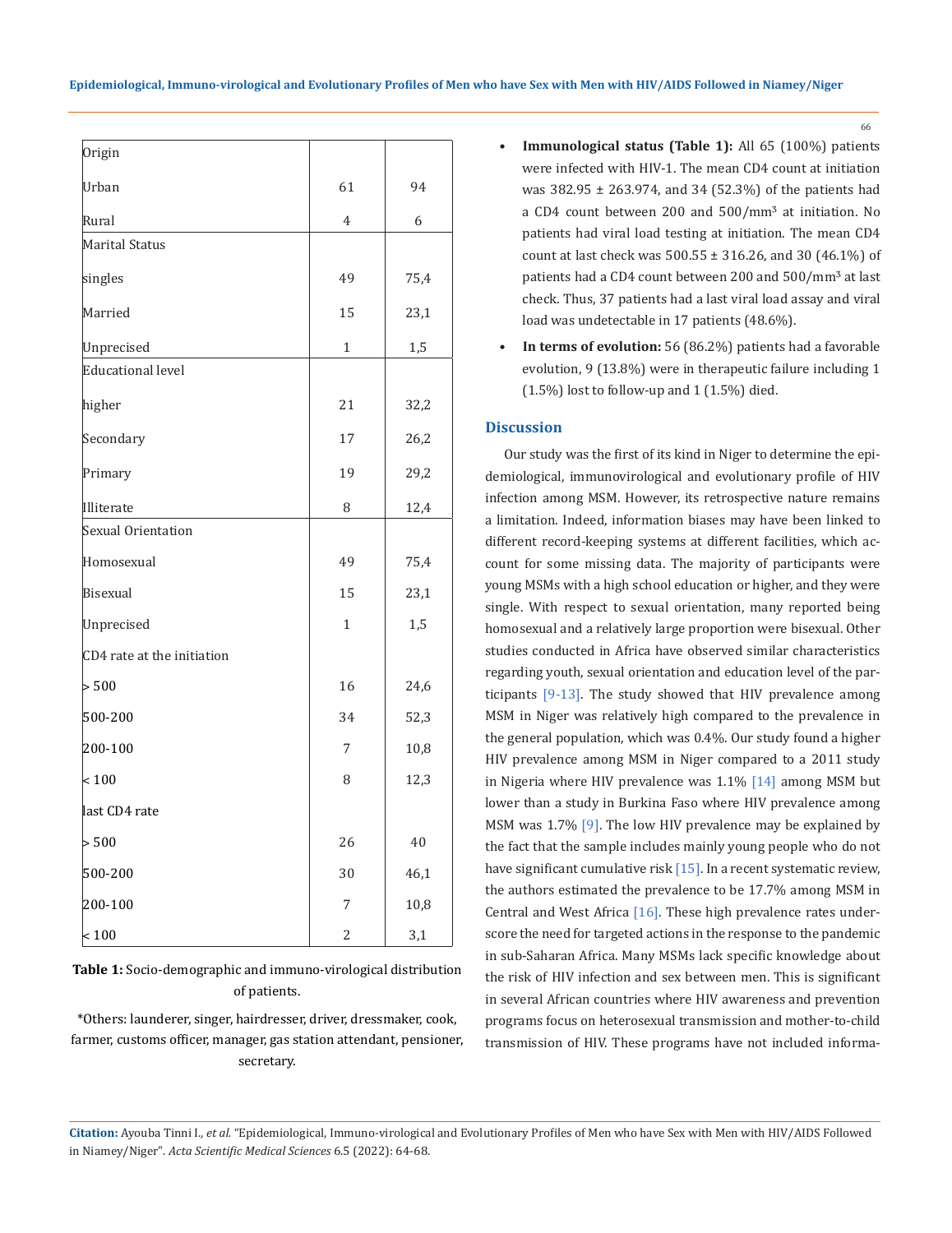tion on male-to-male sexual transmission, which is still considered taboo and condemned by society  $[17,18]$ , particularly in countries like Niger where 98% of the population is predominantly Muslim.

Immunologically, all patients were infected with HIV-1. HIV-1 is the most common type of HIV. HIV-2 is relatively rare. It is mainly concentrated in West Africa, where it is currently epidemic, although it has been reported in other parts of the world including France, Portugal, and countries with colonial vestiges due to immigration and close trade relations with West Africa [19]. The mean CD4 count at initiation was 382.95 ± 263.974 with extremes between 6 and 1646. These results are higher than those of a 2015 study from Nigeria that found a mean CD4 count at 334.6 cells/  $mm<sup>3</sup>$  [20]. This difference may be explained by our sample size. At initiation 50 (76.9%) of our patients had a CD4 count above 200 Cell/mm<sup>3</sup>. These results are similar to those of a study performed in America in 2018 and Nigeria in 2015 where the majority of patients had a CD4 count  $\geq 200$  Cell/mm<sup>3</sup> with 53% and 80.9% respectively [20,21]. None of our patients had received viral load testing at inclusion. And this, in accordance with the minimum package of tests offered by the Nigerian Antiretroviral Access Initiative (INAARV) at inclusion. This can also be explained by the fact that the means are not always available to perform viral load testing in developing countries. In addition, since 2015 the WHO has published updated guidelines that recommend testing and treatment without delay for viral load and CD4 count.

On the evolutionary level: 56 (86.2%) patients had a favorable evolution. Indeed, 56 (46.1%) patients had a CD4 count greater than 200 Cell/mm<sup>3</sup> at last checkup in addition to the 37 patients who had a final viral load test: viral load was undetectable in 17 patients (48.6%).

#### **Conclusion**

This study was the first in Niger and showed a high prevalence of HIV among MSM compared to the general population, thus highlighting the existence of this the existence of this MSM population and the reality of HIV in this same population which must be part of the prevention program in order to better control the spread of this disease.

### **Conflict of Interest**

None.

## **Bibliography**

- 1. Sullivan PS., *et al*[. "Reemergence of the HIV epidemic among](https://www.sciencedirect.com/science/article/abs/pii/S1047279709000751)  [men who have sex with men in North America, Western Eu](https://www.sciencedirect.com/science/article/abs/pii/S1047279709000751)[rope, and Australia,1996-2005".](https://www.sciencedirect.com/science/article/abs/pii/S1047279709000751) *Annals of Epidemiology* 19.6 [\(2009\): 423-431.](https://www.sciencedirect.com/science/article/abs/pii/S1047279709000751)
- 2. W Bockting., *et al*[. "Latino Men's Sexual Behavior with Trans](https://pubmed.ncbi.nlm.nih.gov/17333327/)gender Persons". *[Archives of Sexual Behavior](https://pubmed.ncbi.nlm.nih.gov/17333327/)* 36.6 (2007): 778- [786.](https://pubmed.ncbi.nlm.nih.gov/17333327/)
- 3. O. World Health, Guidelines: Prevention and Treatment of HIV and Other Sexually Transmitted Infections Among Men Who Have Sex with Men and Transgender People: Recommendations for a Public Health Approach 2011. Place of publication not identified: World Health Organization (2011).
- 4. S Baral., *et al*[. "Elevated Risk for HIV Infection among Men](https://journals.plos.org/plosmedicine/article?id=10.1371/journal.pmed.0040339)  [Who Have Sex with Men in Low- and Middle-Income Countries](https://journals.plos.org/plosmedicine/article?id=10.1371/journal.pmed.0040339)  [2000-2006: A Systematic Review".](https://journals.plos.org/plosmedicine/article?id=10.1371/journal.pmed.0040339) *PLoS Medicine* 4.12 (2007).
- 5. R Garofalo., *et al*[. "Overlooked, misunderstood and at-risk:](https://pubmed.ncbi.nlm.nih.gov/16488820/)  [exploring the lives and HIV risk of ethnic minority male-to](https://pubmed.ncbi.nlm.nih.gov/16488820/)female transgender youth". *[Journal of Adolescent Health](https://pubmed.ncbi.nlm.nih.gov/16488820/)* 38.3 [\(2006\): 230-236.](https://pubmed.ncbi.nlm.nih.gov/16488820/)
- 6. C F Cáceres., *et al*[. "Epidemiology of male same-sex behaviour](https://sti.bmj.com/content/84/Suppl_1/i49)  [and associated sexual health indicators in low- and middle](https://sti.bmj.com/content/84/Suppl_1/i49)[income countries: 2003-2007 estimates".](https://sti.bmj.com/content/84/Suppl_1/i49) *Sexually Transmitted Infections* [84.1 \(2008\): i49-i56.](https://sti.bmj.com/content/84/Suppl_1/i49)
- 7. [F van Griensven. "Men who have sex with men and their HIV](https://pubmed.ncbi.nlm.nih.gov/17545714/)  epidemics in Africa". *AIDS* [21.10 \(2006\): 1361-1362.](https://pubmed.ncbi.nlm.nih.gov/17545714/)
- 8. A D Smith., *et al*[. "Men who have sex with men and HIV/AIDS](https://pubmed.ncbi.nlm.nih.gov/19616840/)  in sub-Saharan Africa". *The Lancet* [374.9687 \(2009\): 416 422.](https://pubmed.ncbi.nlm.nih.gov/19616840/)
- 9. Ouedraogo HG., *et al*[. "Human immunodeficiency virus \(HIV\)](https://pubmed.ncbi.nlm.nih.gov/30606172/)  [among men who have sex with men: results of the first inte](https://pubmed.ncbi.nlm.nih.gov/30606172/)[grated biological and behavioral survey in Burkina Faso, West](https://pubmed.ncbi.nlm.nih.gov/30606172/)  Africa". *[BMC Public Health](https://pubmed.ncbi.nlm.nih.gov/30606172/)* 19.1 (2019): 5.
- 10. Wirtz AL., *et al*. "HIV among men who have sex with men in Malawi: elucidating HIV prevalence and correlates of infection to inform HIV prevention". *Journal of the International AIDS Society* 16 (2013): 18742.

67